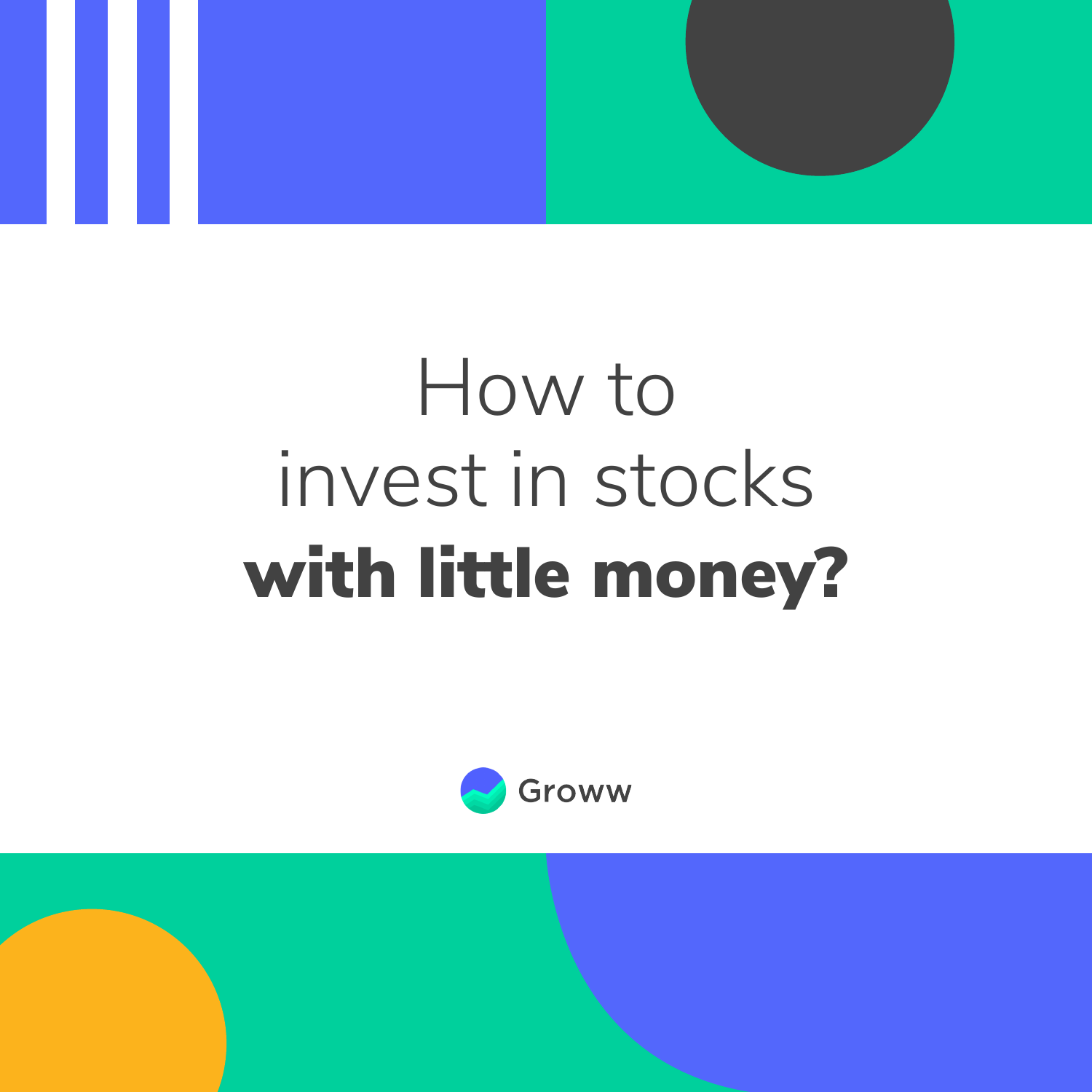# Start slow and move up

Yes, it's obvious but need to be said. Investment is a marathon, not a 100-meter sprint. If you have ₹1000 to invest right now, look for stocks that fall within your budget and find the best options. Once you start, you can give a boost later to your investments as you continue saving more money to invest in the stock market.

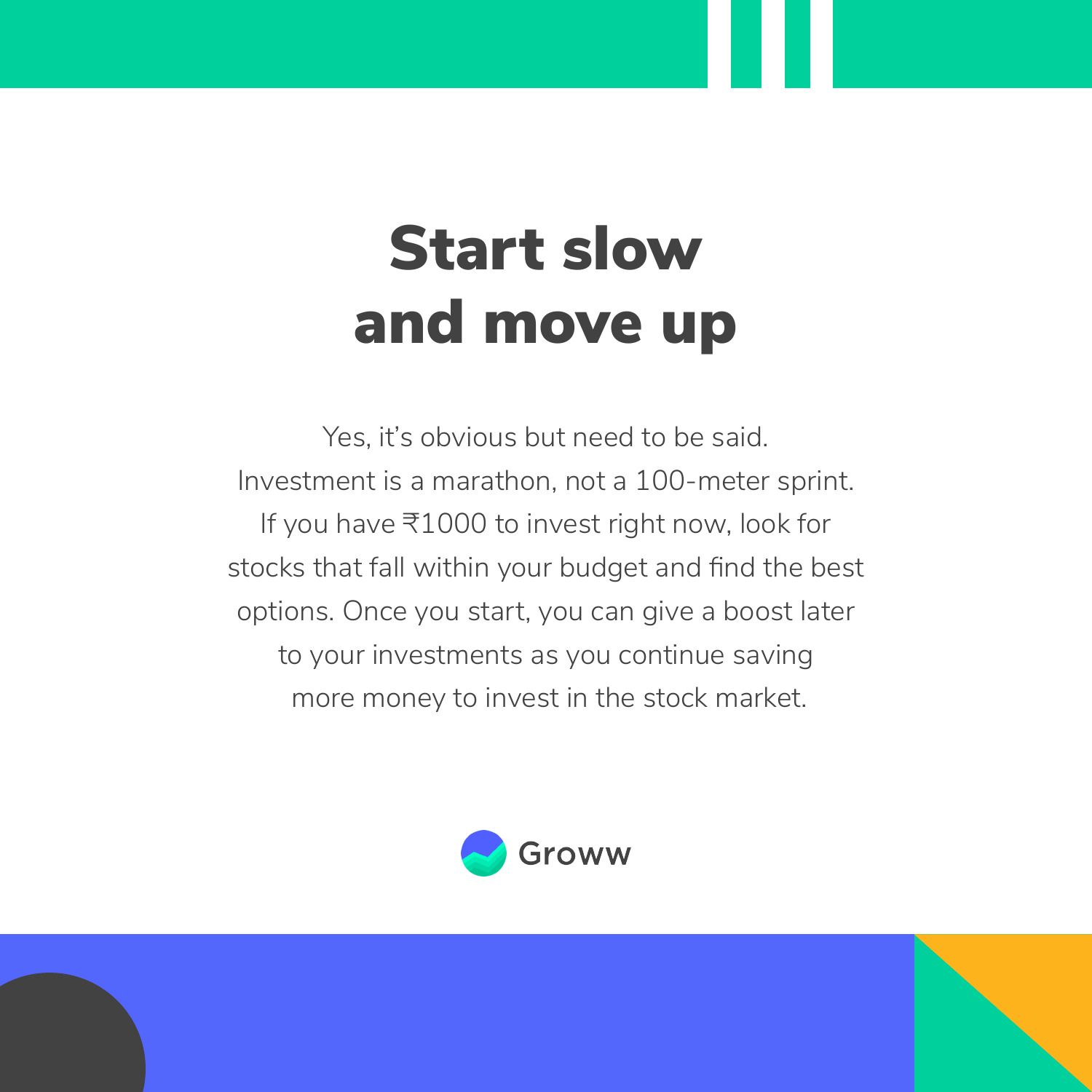# Beware of penny stocks

Penny stocks are shares that are available at  $\overline{7}10$ or less. We're not saying that all penny stocks are bad. However, in most cases, these stocks are priced low because their demand is low and/or the company is on the verge of collapse. Research as much as possible on the companies and invest your hard-earned money in a company that you truly believe in.

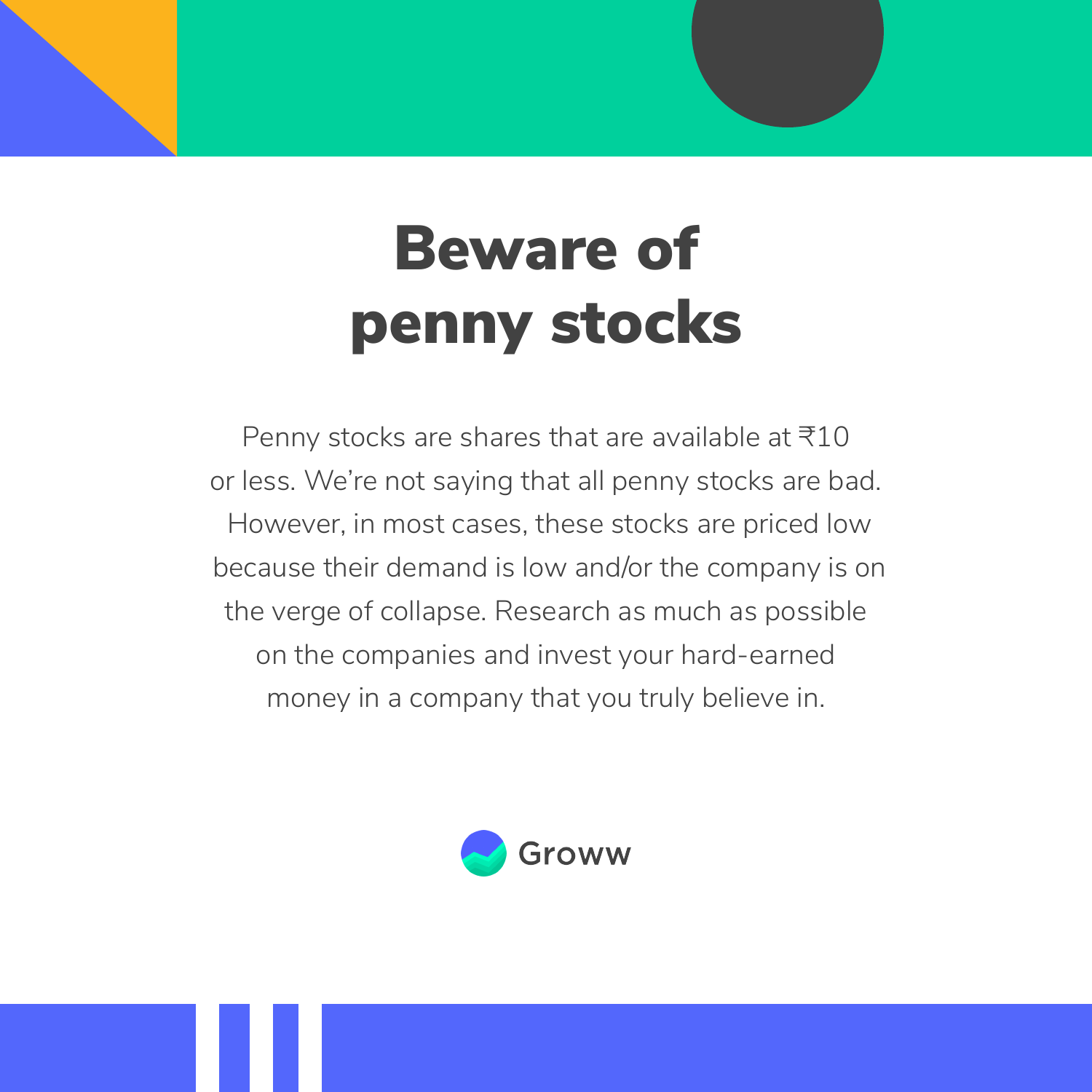# Diversify your investment

With little money, you may think that you should invest all of it into one company. This way, you may end up concentrating your risk factor. By diversifying your investments, you will ensure that even if one of the stocks is going down and the others are going up, you will incur a loss that would be much lesser compared to if you had invested the entire sum in the stock that is going down.



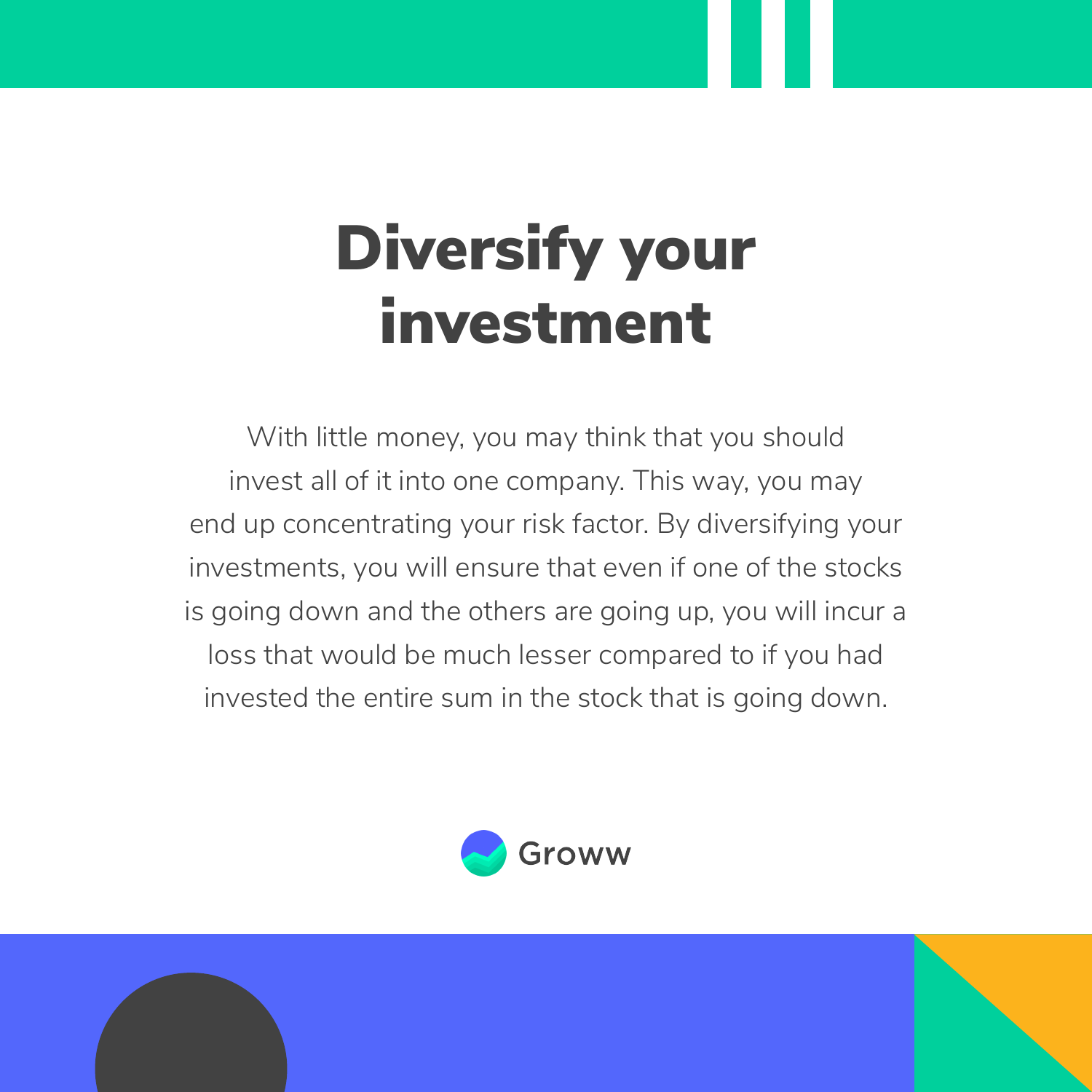## Invest via zero brokerage platforms

When you buy/sell stocks, you often end up paying high brokerage and few mandatory charges. If you have limited funds to invest, you don't want to lose it while paying brokerage. Platforms such as Groww can be helpful to you in this scenario as it charges zero brokerage on equity delivery.